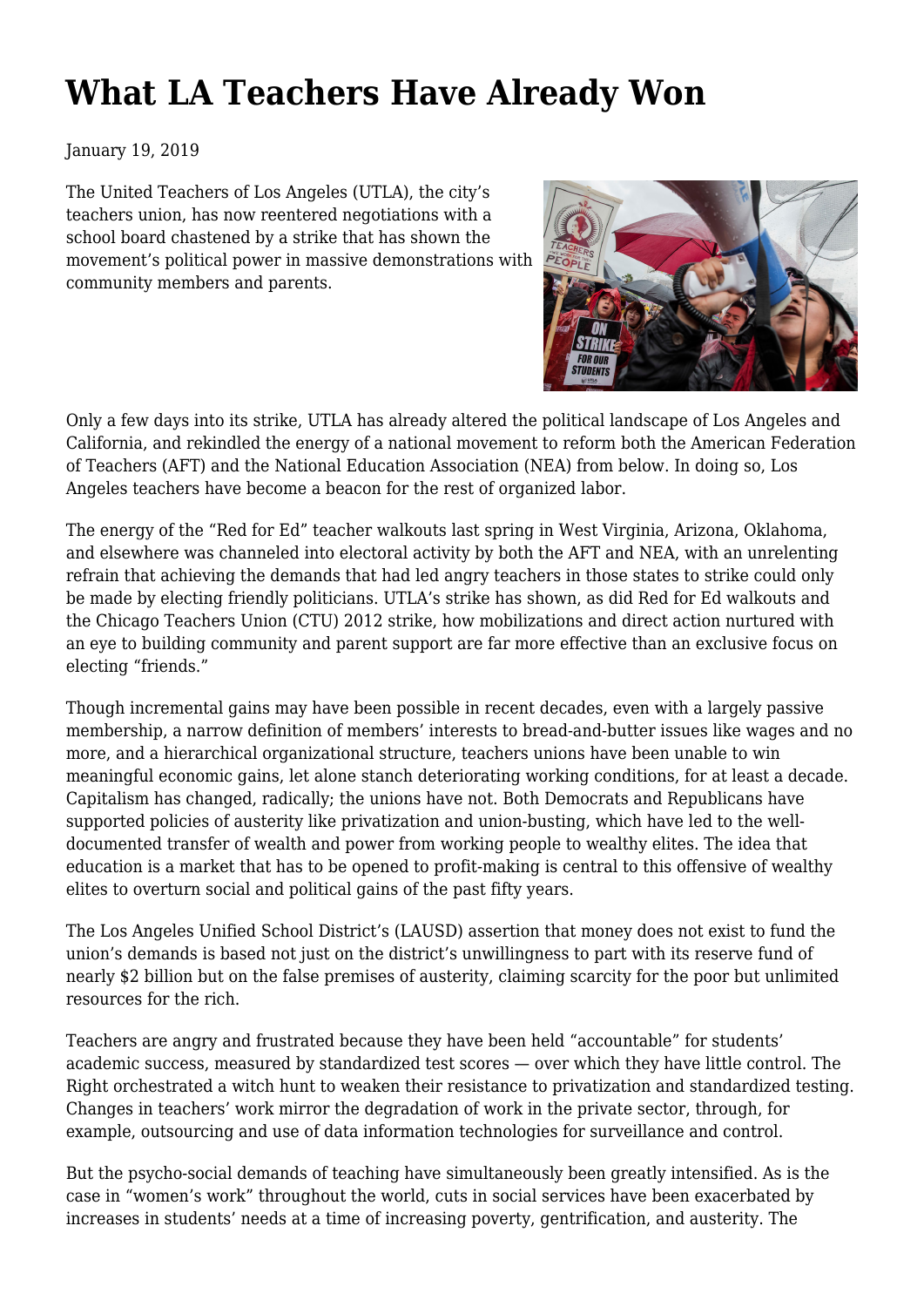women who do care work suffer the dual effects.

The UTLA strike should also put to rest liberal analysts' specious analysis that "red-state" walkouts could be [explained in isolation](https://www.jacobinmag.com/2018/05/teacher-strikes-labor-movement-education) from the vast changes in teachers' work related to privatization of education. In the "red states," teachers who had no collective bargaining rights had no collective voice. They organized direct action independent of the tiny state affiliates of NEA and AFT with direct action that the unions were unwilling to organize or lead. At the same time, many teachers in school districts in "blue" states with collective bargaining, especially those in cities and the lowincome racially isolated suburbs that now ring urban areas, have felt that while they have unions in name and pay dues, they have little union protection or representation.

Though this history is often ignored, courageous struggles of women, especially Latinx and African-American women, fighting for their children's education preceded and educated the union reform movement. Parents and activists of color, mostly low-income women, [organized to oppose](https://journals.sagepub.com/doi/abs/10.1177/0895904806297734) school closings in Chicago and other cities throughout the US well before teachers unions. The first people to flag the harm done to children by standardized testing were white, middle-class parents, mostly mothers, and teachers. They created [the "opt out" movement](https://www.edweek.org/ew/articles/2015/06/10/the-opt-out-movement-is-gaining-momentum.html) and were ignored or overtly rejected by the unions [until students' test scores were used to evaluate teachers](http://newpol.org/should-we-%E2%80%9Cplay-nice%E2%80%9D-nea-and-aft); they were ridiculed by politicians like Arne Duncan, who derided them as "white suburban moms."

But in the past fifteen years, nodules of teacher activists have built on and learned from these struggles.

The first iteration of th[e now-burgeoning](http://www.labornotes.org/2017/08/teachers-caucus-together) [national movement](http://labornotes.org/2015/04/teachers-compare-notes) to create fighting unions that defend social justice was in LA, which encouraged the formation of the Caucus of Rank-and-file Educators (CORE), a rank-and-file reform slate that argued for alliances with community groups against freemarket reform in education, in Chicago. CORE's election to the CTU leadership and its 2012 strike put teacher unionism back on the map as a progressive force for change in education. It also sparked reform efforts in other unions, including Union Power, the slate of officers which now leads UTLA.

The 2016 presidential election challenged the political status quo, from the Right with Trump and the Left with Sanders; this destabilization created fertile ground for popular movements. In the "red states," teacher frustration, long stifled, [took the form of walkouts](https://www.jacobinmag.com/2018/04/red-state-teachers-strikes-walkouts-unions) organized by teachers who were mostly new to union work. But as the walkouts developed, "red state" walkout leaders and participants learned from a national network of union reformers.

Now, UTLA's strike can further energize the movement to remake teachers' unions from the bottom up, fusing a commitment to union democracy and social justice struggles to traditional economic union demands. Signs are promising: already, a new group called California Educators Rising has urged teachers throughout the state to have their schools ["adopt"](https://www.facebook.com/UTLAnow/videos/339900080073414/UzpfSTEwMDAwMTQ5MDAxMzgzNzpWSzo5MjI5NjQ1MjQ1Njg4NjE/?multi_permalinks=922664767932170¬if_id=1547557537482129¬if_t=group_highlights) a striking school so as to create contacts and expand the network of teacher activists. "Walk-ins" — demonstrations of teachers, students, and parents in front of schools before the school day begins — are being organized throughout the country in support of UTLA. From Louisiana to California, the national movement of teacher activists is expanding at such a breathtakingly rapid pace, its spread is difficult to track.

Strikes draw a physical line. The tally of those who cross and those who do not is forever remembered by those involved. But UTLA has drawn a political line as well. The strike has already pried loose money (somehow not available on the day before the strike began) from the LA County Supervisors for [mental health counselors for LAUSD.](http://www.dailynews.com/l-a-supervisors-ok-10-million-for-the-lausd-to-pay-for-more-mental-health-counselors) The strike forced Democrat Tony Thurmond to break his silence on the contract struggle and issue a statement of support. LA's mayor, Eric Garcetti, shifted from his silence about a contract struggle that affected more than half a million LA